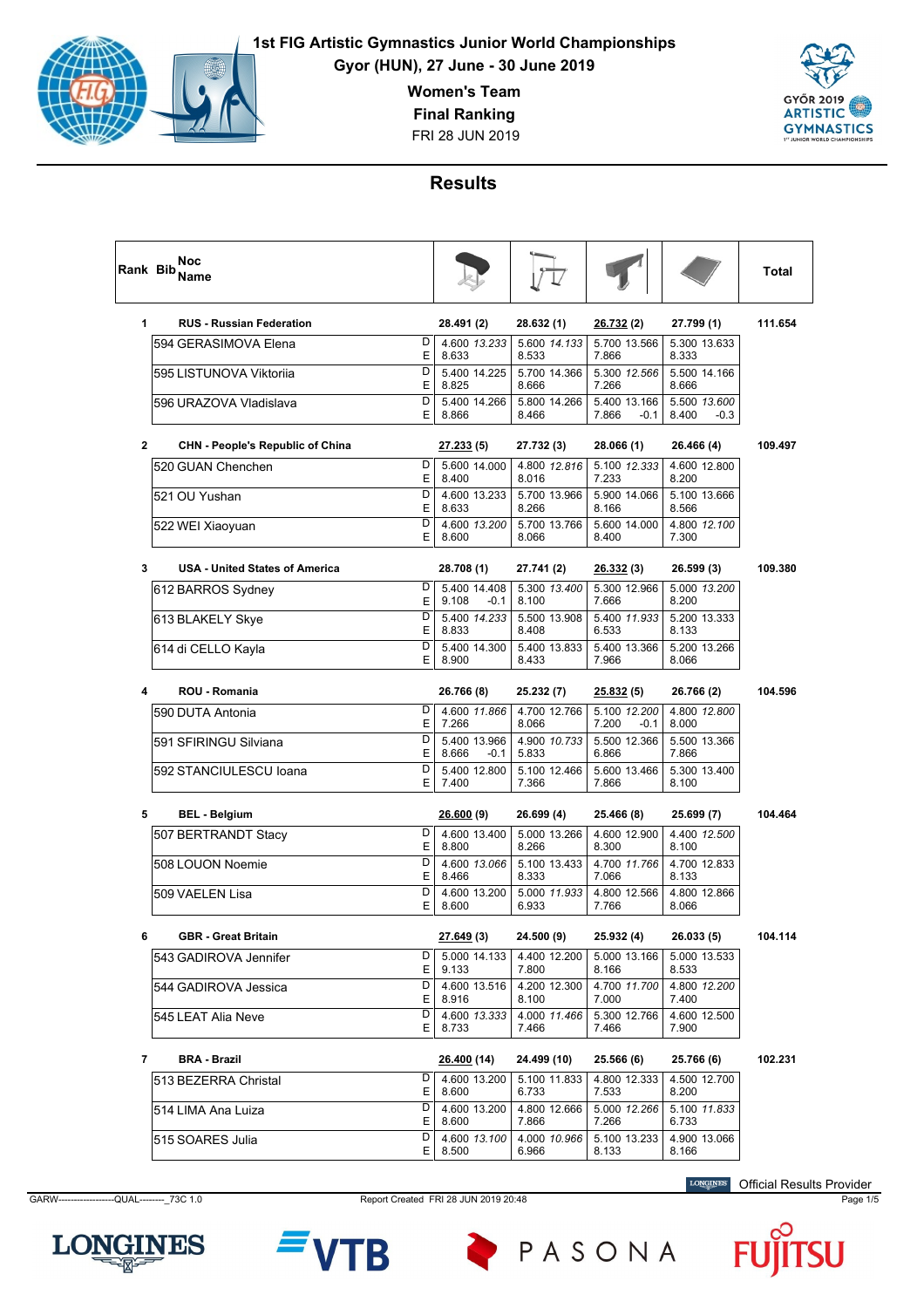

**Gyor (HUN), 27 June - 30 June 2019**

**Women's Team**

**Final Ranking**

FRI 28 JUN 2019



#### **Results**

| Rank Bib | Noc<br>Name                    |                   |                                 |                                |                                        |                                 | Total   |
|----------|--------------------------------|-------------------|---------------------------------|--------------------------------|----------------------------------------|---------------------------------|---------|
| 8        | <b>GER - Germany</b>           |                   | 26.266 (16)                     | <u>25.799</u> (5)              | 25.033 (11)                            | 25.066 (12)                     | 102.164 |
|          | 547 HAASE Jasmin               | D<br>Ε            | 4.600 13.200<br>8.600           | 4.600 12.766<br>8.166          | 4.600 11.400<br>6.800                  | 4.500 12.433<br>7.933           |         |
|          | 548 MALEWSKI Emma Leonie       | D<br>Е            | 4.000 12.400<br>8.500<br>$-0.1$ | 5.100 13.033<br>7.933          | 5.200 12.200<br>7.000                  | 4.700 12.633<br>7.933           |         |
|          | 549 QUAAS Lea Marie            | D<br>E            | 4.600 13.066<br>8.466           | 4.400 12.200<br>7.800          | 4.600 12.833<br>8.233                  | 4.300 11.766<br>7.466           |         |
| 9        | ITA - Italy                    |                   | 27.133 (7)                      | 24.866 (8)                     | <u>24.732</u> (15)                     | 25.366 (8)                      | 102.097 |
|          | 560 CAMPAGNARO Camilla         | D<br>Е            | 5.400 13.733<br>8.333           | 4.800 12.333<br>7.533          | 4.600 12.266<br>7.666                  | 4.700 12.133<br>7.433           |         |
|          | 562 MINOTTI Micol              | D<br>Е            | 4.600 13.366<br>8.766           | 4.400 12.266<br>7.866          | 5.300 11.933<br>6.633                  | 4.800 12.700<br>7.900           |         |
|          | 563 VINCENZI Chiara            | D<br>E            | 4.600 13.400<br>8.800           | 4.500 12.533<br>8.033          | 5.100 12.466<br>7.366                  | 5.000 12.666<br>7.666           |         |
| 10       | <b>KOR - Republic of Korea</b> |                   | 26.500 (12)                     | 25.733 (6)                     | 25.266 (10)                            | <u>24.200</u> (21)              | 101.699 |
|          | 572 HYUN Jinju                 | D<br>E            | 4.600 13.300<br>8.700           | 2.800 9.466<br>6.666           | 5.000 12.200<br>7.200                  | 4.900 12.100<br>7.200           |         |
|          | 573 LEE Dayeong                | D<br>Е            | 4.600 13.000<br>8.400           | 5.400 12.933<br>7.533          | 5.100 13.066<br>7.966                  | 4.900 12.100<br>7.200           |         |
|          | 574 SHIN Solyi                 | D<br>Е            | 4.600 13.200<br>8.600           | 5.300 12.800<br>7.500          | 4.900 11.233<br>6.333                  | 4.700 12.066<br>7.366           |         |
| 11       | JPN - Japan                    |                   | 27.499 (4)                      | <u>23.899</u> (12)             | 25.433 (9)                             | 24.799 (14)                     | 101.630 |
|          | 565 HATAKEDA Chiaki            | D<br>Е            | 5.000 13.633<br>8.633           | 4.700 11.333<br>6.633          | 5.100 12.800<br>7.700                  | 4.900 12.333<br>7.433           |         |
|          | 566 MIYATA Shoko               | D<br>Е            | 5.400 13.866<br>8.466           | 4.600 12.566<br>7.966          | 4.500 11.433<br>6.933                  | 4.800 12.300<br>7.500           |         |
|          | 568 WATANABE Hazuki            | D<br>E            | 4.800 13.366<br>8.566           | 4.600 9.733<br>5.133           | 5.100 12.633<br>7.533                  | 5.000 12.466<br>7.466           |         |
| 12       | <b>CAN - Canada</b>            |                   | 25.966 (18)                     | 23.566 (14)                    | 25.499 (7)                             | <u>25.099</u> (11)              | 100.130 |
|          | 517 KATJIVARI Okeri            | D<br>Е            | 4.600 12.833<br>8.333<br>$-0.1$ | 4.600 11.266<br>6.666          | 4.300 11.166<br>6.866                  | 4.300 11.766<br>7.566<br>$-0.1$ |         |
|          | 518 LEE Cassandra              | D<br>E            | 4.600 12.766<br>8.166           | 4.100 12.033<br>7.933          | 5.000 12.833<br>7.833                  | 4.600 12.433<br>7.833           |         |
|          | 519 RAPOSO Clara               | D<br>Е            | 4.600 13.133<br>8.533           | 3.800 11.533<br>7.733          | 4.900 12.666<br>7.766                  | 4.600 12.666<br>8.066           |         |
| 13       | <b>UKR</b> - Ukraine           |                   | 27.174 (6)                      | 23.299 (17)                    | 24.866 (13)                            | 24.366 (19)                     | 99.705  |
|          | 609 HUBAREVA Yelyzaveta        | $\mathsf{D}$<br>E | 4.600 13.033<br>8.433           | 5.300 10.766<br>5.466          | 4.900 12.666<br>7.766                  | 4.600 11.600<br>7.000           |         |
|          | 610 MOTAK Anastasija           | D                 | 5.400 14.141                    | 4.800 10.733                   | 5.300 11.566                           | 5.100 12.366                    |         |
|          | 611 MURZHAK Daria              | Е<br>D<br>ΕI      | 8.741<br>4.200 12.700<br>8.500  | 5.933<br>5.300 12.533<br>7.233 | 6.366<br>-0.1<br>5.100 12.200<br>7.100 | 7.266<br>4.700 12.000<br>7.300  |         |
| 14       | <b>AUS - Australia</b>         |                   | 25.732 (23)                     | 24.066 (11)                    | 24.866 (13)                            | 25.033 (13)                     | 99.697  |
|          | 503 ODESSA Tiana               | D                 | 4.600 13.266                    | 5.100 12.200                   | 4.900 11.533                           | 4.700 12.600                    |         |
|          | 504 STEWART Lucy               | E<br>D            | 8.666<br>3.500 12.100           | 7.100<br>3.500 11.233          | 6.733<br>-0.1<br>4.300 12.366          | 8.000<br>$-0.1$<br>4.200 12.033 |         |
|          | 505 TRISIC Chloe               | ΕI<br>D<br>ΕI     | 8.600<br>4.000 12.466<br>8.466  | 7.733<br>4.300 11.866<br>7.566 | 8.066<br>4.600 12.500<br>7.900         | 7.833<br>4.700 12.433<br>7.733  |         |

GARW------------------QUAL--------\_73C 1.0 Report Created FRI 28 JUN 2019 20:48 Page 2/5

**LONGINES** Official Results Provider





PASONA

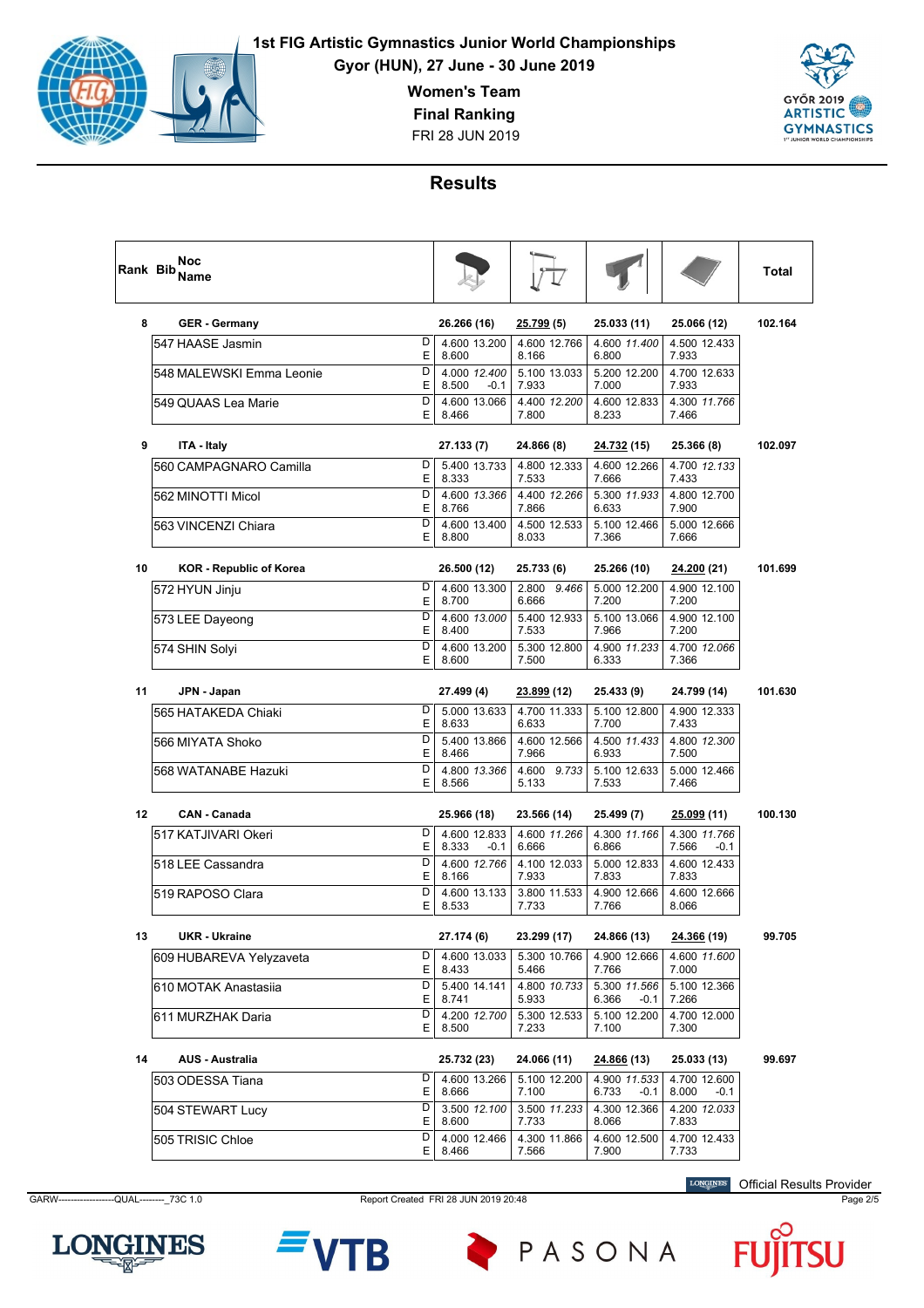

**Gyor (HUN), 27 June - 30 June 2019**

**Women's Team**

**Final Ranking**

FRI 28 JUN 2019



#### **Results**

| Rank Bib | Noc<br>Name               |        |                                 |                                 |                       |                                 | Total  |
|----------|---------------------------|--------|---------------------------------|---------------------------------|-----------------------|---------------------------------|--------|
| 15       | <b>FRA - France</b>       |        | 26.566 (11)                     | 21.966 (25)                     | <u>24.999</u> (12)    | 25.366 (8)                      | 98.897 |
|          | 539 BOURA Tais            | D<br>E | 4.600 13.200<br>8.600           | 3.400 10.266<br>7.866<br>$-1.0$ | 5.000 12.966<br>7.966 | 4.600 12.700<br>8.100           |        |
|          | 540 EUGENE Maewenn        | D<br>E | 4.800 13.366<br>8.566           | 5.000 11.200<br>6.200           | 4.900 12.033<br>7.133 | 4.600 12.666<br>8.066           |        |
|          | 541 FAURE Alison          | D<br>Е | 4.200 12.800<br>8.600           | 3.900 10.766<br>7.866<br>$-1.0$ | 4.000 11.800<br>7.800 | 4.300 12.366<br>8.066           |        |
| 16       | <b>HUN</b> - Hungary      |        | 25.799 (20)                     | 23.533 (15)                     | 24.400 (16)           | 24.766 (16)                     | 98.498 |
|          | 1554 MAKOVITS Mirtill     | D<br>E | 4.000 12.766<br>8.766           | 4.800 12.500<br>7.700           | 4.600 12.400<br>7.800 | 4.500 12.500<br>8.000           |        |
|          | 555 SZILAGYI Nikolett     | D<br>Е | 3.500 11.700<br>8.200           | 3.700 10.233<br>6.533           | 4.700 12.000<br>7.300 | 4.800 12.200<br>7.400           |        |
|          | 557 SZUJO Hanna           | D<br>E | 4.200 13.033<br>8.833           | 4.400 11.033<br>6.633           | 4.700 11.600<br>6.900 | 4.500 12.266<br>7.766           |        |
| 17       | UZB - Uzbekistan          |        | 25.766 (22)                     | 23.033 (18)                     | 23.833 (17)           | <u>25.166</u> (10)              | 97.798 |
|          | l616 ARIPOVA Dildora      | D<br>Ε | 4.400 12.766<br>8.366           | 4.600 11.933<br>7.333           | 4.700 11.500<br>6.800 | 4.800 12.666<br>7.866           |        |
|          | 617 MIROSHNICHENKO A      | D<br>Ε | 4.400 13.000<br>8.600           | 3.900 11.100<br>7.200           | 4.900 12.333<br>7.433 | 4.600 12.500<br>7.900           |        |
|          | 618 SILNOVA Anna          | D<br>E | 4.000 12.533<br>8.533           | 4.200<br>9.633<br>5.433         | 4.800 10.000<br>5.200 | 4.400 11.500<br>7.100           |        |
| 18       | <b>ARG - Argentina</b>    |        | 26.499 (13)                     | 23.741 (13)                     | 22.000 (26)           | 24.266 (20)                     | 96.506 |
|          | l500 CARRARO Brisa        | D<br>Ε | 4.600 13.266<br>8.666           | 4.600 12.133<br>7.533           | 4.700 10.900<br>6.200 | 4.600 10.200<br>5.700<br>$-0.1$ |        |
|          | 501 GOMEZ Aimara          | D<br>E | 4.600 11.166<br>6.866<br>$-0.3$ | 4.700 11.433<br>6.733           | 3.900 10.133<br>6.233 | 4.400 12.000<br>7.600           |        |
|          | 502 SAUCEDO Rocio         | D<br>Е | 4.600 13.233<br>8.633           | 4.500 11.608<br>7.108           | 4.600 11.100<br>6.500 | 4.500 12.266<br>7.766           |        |
| 19       | ESP - Spain               |        | 26.399 (15)                     | <u>23.533</u> (15)              | 23.100 (22)           | 23.466 (25)                     | 96.498 |
|          | 1532 NAVARRO Clara        | D<br>E | 4.000 12.633<br>8.633           | 4.300 11.500<br>7.200           | 4.200 11.400<br>7.200 | 4.300 11.600<br>7.600<br>$-0.3$ |        |
|          | 534 PUJADAS Berta         | D<br>Ε | 4.600 13.133<br>8.533           | 4.600 11.700<br>7.100           | 4.700 11.700<br>7.000 | 4.300 11.866<br>7.566           |        |
|          | 535 VILLALBA Claudia      | D<br>E | 4.600 13.266<br>8.666           | 4.300 11.833<br>7.533           | 4.700 10.566<br>5.866 | 4.500 11.233<br>7.033<br>$-0.3$ |        |
| 20       | <b>GRE - Greece</b>       |        | 25.333 (25)                     | 22.433 (21)                     | 23.766 (18)           | 24.799 (14)                     | 96.331 |
|          | 550 BALAMI Chrysa         | D<br>Е | 3.500 12.000<br>8.500           | 4.900 10.133<br>5.233           | 4.600 11.766<br>7.166 | 4.400 12.333<br>7.933           |        |
|          | 551 SEVASTOPOULOU Asimina | D<br>Е | 3.300 11.466<br>8.166           | 4.100 10.800<br>6.700           | 4.300 9.500<br>5.200  | 3.800 11.400<br>7.600           |        |
|          | 552 TSIORI Magdalini      | D<br>E | 4.600 13.333<br>8.833<br>$-0.1$ | 5.100 11.633<br>6.533           | 4.600 12.000<br>7.400 | 4.700 12.466<br>7.766           |        |
| 21       | <b>TUR - Turkey</b>       |        | <u>25.999</u> (17)              | 22.399 (22)                     | 23.633 (19)           | 24.033 (23)                     | 96.064 |
|          | 605 BINER Ceren           | D<br>Е | 4.600 12.833<br>8.333<br>$-0.1$ | 3.900 10.466<br>6.566           | 5.000 10.633<br>5.633 | 4.500 9.433<br>5.233<br>$-0.3$  |        |
|          | 607 TARHAN Bilge          | D<br>Е | 4.600 13.166<br>8.566           | 3.600 10.833<br>7.233           | 4.900 12.633<br>7.733 | 4.800 11.500<br>6.800<br>$-0.1$ |        |
|          | 608 YURTDAS Dilara        | D<br>Е | 4.200 12.800<br>8.600           | 4.700 11.566<br>6.866           | 4.700 11.000<br>6.300 | 4.700 12.533<br>7.833           |        |

**LONGINES** 

GARW------------------QUAL--------\_73C 1.0 Report Created FRI 28 JUN 2019 20:48 Page 3/5

B

PASONA

**LONGINES** Official Results Provider

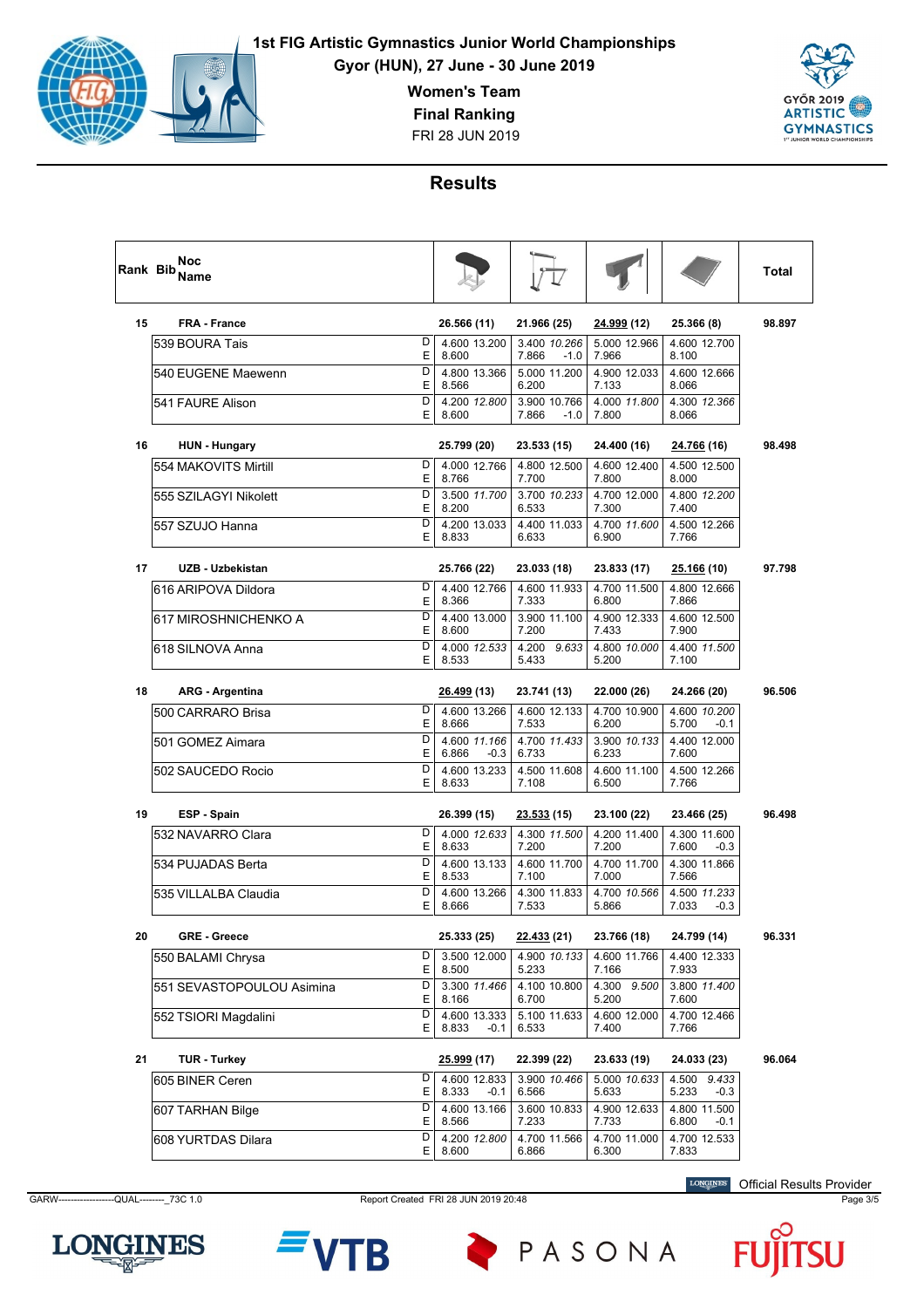

**Gyor (HUN), 27 June - 30 June 2019**

**Women's Team**

**Final Ranking**

FRI 28 JUN 2019



### **Results**

| <b>Rank Bib</b> | Noc<br>Name               |             |                                 |                                |                                   |                                | Total  |
|-----------------|---------------------------|-------------|---------------------------------|--------------------------------|-----------------------------------|--------------------------------|--------|
| 22              | <b>MEX - Mexico</b>       |             | 25.799 (20)                     | 22.566 (20)                    | 22.600 (24)                       | 24.433 (17)                    | 95.398 |
|                 | 577 MIRANDA Marisa        | D<br>E      | 3.500 12.100<br>8.600           | 4.500 11.300<br>6.800          | 4.600 11.500<br>7.000<br>$-0.1$   | 4.700 12.433<br>7.733          |        |
|                 | 578 NIEVES Greys          | D<br>E      | 4.600 12.966<br>8.366           | 4.100<br>8.333<br>4.233        | 4.600 11.100<br>6.500             | 4.100 11.666<br>7.566          |        |
|                 | 579 RIVERA Karla          | D<br>E      | 4.400 12.833<br>8.533<br>$-0.1$ | 3.700 11.266<br>7.566          | 4.600<br>9.866<br>5.366<br>$-0.1$ | 4.200 12.000<br>7.800          |        |
| 23              | <b>PAN - Panama</b>       |             | 26.599 (10)                     | 22.133 (24)                    | 23.032 (23)                       | 23.266 (26)                    | 95.030 |
|                 | 583 HERON Hillary         | D           | 5.000 13.633                    | 4.200 11.200                   | 4.200 11.566                      | 4.000 11.400                   |        |
|                 | 584 NAVAS Karla           | E<br>D<br>Ε | 8.633<br>4.600 12.966<br>8.366  | 7.000<br>4.400 10.933<br>6.533 | 7.366<br>4.000 11.466<br>7.466    | 7.400<br>4.100 11.866<br>7.766 |        |
| 24              | EGY - Egypt               |             | 25.366 (24)                     | <u>22.866</u> (19)             | 21.932 (27)                       | 24.166 (22)                    | 94.330 |
|                 | 529 ABOELHASAN Jana       | D           | 4.200 12.600                    | 4.700 10.900                   | 4.900 9.333                       | 4.200 12.000                   |        |
|                 | 530 MAHMOUD Jana          | E<br>D      | 8.400<br>4.600 12.766           | 6.200<br>4.600 10.600          | 4.533<br>$-0.1$<br>4.800 11.066   | 7.800<br>4.700 12.166          |        |
|                 |                           | Ε           | 8.266<br>$-0.1$                 | 6.000                          | 6.266                             | 7.566<br>-0.1                  |        |
|                 | 531 MELIGE Salma          | D<br>E      | 4.000 12.466<br>8.466           | 4.400 11.966<br>7.566          | 4.400 10.866<br>6.466             | 4.300 11.833<br>7.533          |        |
| 25              | <b>BLR - Belarus</b>      |             | 24.166 (28)                     | <u>22.333</u> (23)             | 21.799 (28)                       | 24.432 (18)                    | 92.730 |
|                 | 510 LEVCHUK Tatiana       | D<br>Ε      | 3.500 11.500<br>8.100<br>-0.1   | 5.200 12.333<br>7.133          | 4.200 9.800<br>5.600              | 4.300 12.466<br>8.166          |        |
|                 | 511 SAVITSKAYA Anastasiya | D<br>E      |                                 | 3.900 10.000<br>6.100          | 4.700 10.766<br>6.066             | 4.200 11.966<br>7.766          |        |
|                 | 512 URSU Anastasiya       | D<br>E      | 4.200 12.666<br>8.466           |                                | 4.500 11.033<br>6.533             | 4.200 11.600<br>7.400          |        |
| 26              | <b>FIN - Finland</b>      |             | 25.332 (26)                     | 21.724 (26)                    | <u>23.133</u> (21)                | 22.266 (28)                    | 92.455 |
|                 | 536 KOSSILA Ilona         | D<br>E      | 3.500 11.866<br>8.366           | 2.700<br>9.366<br>6.666        | 3.900 10.533<br>6.633             | 4.000<br>9.966<br>5.966        |        |
|                 | 537 KUUSIKKO Maisa        | D<br>E      | 5.000 13.466<br>8.566<br>-0.1   | 4.900 12.066<br>7.166          | 4.600 11.800<br>7.200             | 4.700 10.833<br>6.133          |        |
|                 | 538 MONTELL Malla         | D<br>E      | 3.500 11.866<br>8.366           | 2.700<br>9.658<br>6.958        | 4.200 11.333<br>7.133             | 3.900 11.433<br>7.533          |        |
| 27              | POR - Portugal            |             | 24.766 (27)                     | 21.166 (27)                    | 21.066 (29)                       | 23.866 (24)                    | 90.864 |
|                 | 587 CANCELA Francisca     | D<br>E      | 4.200 12.766<br>8.566           | 3.800 11.500<br>7.700          | 4.300 9.700<br>5.400              | 4.100 11.666<br>7.566          |        |
|                 | 588 MENDES Maria          | D<br>Е      | 3.500 12.000<br>8.500           | 3.400 9.666<br>6.266           | 4.900 10.233<br>5.433<br>-0.1     | 4.300 12.100<br>7.800          |        |
|                 | 589 SOBRAL Lia            | D<br>E      | 3.500 11.933<br>8.433           | 3.400<br>9.666<br>6.266        | 4.500 10.833<br>6.333             | 4.200 11.766<br>7.566          |        |
| 28              | <b>KAZ - Kazakhstan</b>   |             | 25.833 (19)                     | 19.766 (28)                    | <u>22.366</u> (25)                | 22.833 (27)                    | 90.798 |
|                 | 569 KENENBAY Medina       | D<br>Е      | 4.200 12.133<br>8.433<br>$-0.5$ | 3.000 9.100<br>6.100           | 5.200 11.266<br>6.066             | 4.500 11.000<br>6.500          |        |
|                 | 570 SHAMETKO Alexandra    | D<br>Ε      | 4.000 12.533<br>8.533           | 4.300 10.666<br>6.366          | 4.900 11.000<br>6.100             | 4.600 11.000<br>6.400          |        |
|                 | 571 YASSINSKAYA Darya     | D<br>Е      | 4.600 13.300<br>8.700           | 2.900<br>9.066<br>6.166        | 5.000 11.100<br>6.100             | 4.800 11.833<br>7.133<br>-0.1  |        |

GARW------------------QUAL--------\_73C 1.0 Report Created FRI 28 JUN 2019 20:48 Page 4/5

**LONGINES** Official Results Provider



**LONGINES** 



PASONA